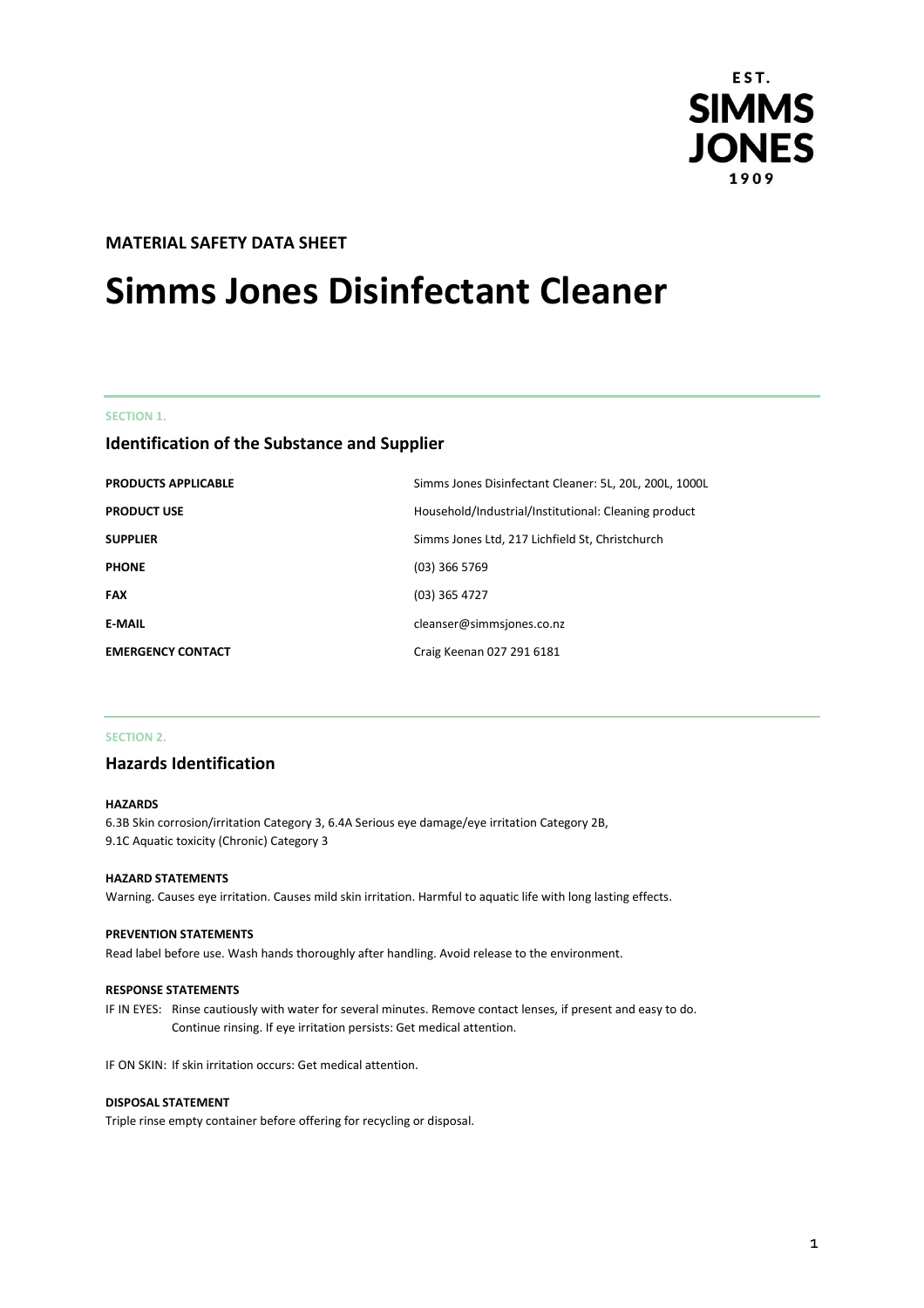# **SECTION 3.**

# **Composition and Information on Ingredients**

| <b>INGREDIENT</b>             | <b>PROPORTION</b> | <b>CAS NUMBER</b> |
|-------------------------------|-------------------|-------------------|
| Alcohols, C12-14, ethoxylated | $<$ 5%            | 68439-50-9        |
| Benzalkonium Chloride         | $<$ 5%            | 68424-85-1        |

## **SECTION 4.**

# **First Aid Measures**

**IF IN EYES:** Rinse cautiously with water for several minutes. Remove contact lenses, if present and easy to do. Continue rinsing. If eye irritation persists: Get medical attention.

**IF ON SKIN:** If skin irritation occurs: Get medical attention.

# **SECTION 5.**

# **Fire-Fighting Measures**

| <b>EXTINGUISHING MEDIA</b>      | Foam, $CO2$ , dry chemical, or water fog    |
|---------------------------------|---------------------------------------------|
| <b>COMBUSTION PRODUCTS</b>      | None known                                  |
| <b>FIRE-FIGHTING PROCEDURES</b> | Normal fire-fighting procedures may be used |

#### **SECTION 6.**

# **Accidental Release Measures**

| <b>EMERGENCY PROCEDURES</b>      | No special procedures required                                        |
|----------------------------------|-----------------------------------------------------------------------|
| <b>ENVIRONMENTAL PRECAUTIONS</b> | Avoid release to the environment                                      |
| <b>SPILL CONTROL</b>             | Collect leaking liquid in sealable containers, absorb liquid in inert |
|                                  | absorbent, and wash contaminated area with plenty of water            |

## **SECTION 7.**

| <b>Handling and Storage</b> |                                                                                                                                                                                                                                             |
|-----------------------------|---------------------------------------------------------------------------------------------------------------------------------------------------------------------------------------------------------------------------------------------|
| <b>HANDLING PRECAUTIONS</b> | Wear protective gloves and eye/face protection. Wash hands thoroughly<br>after handling. Product residue may remain on/in empty containers. Use all<br>precautions for handling the product in handling the empty container and<br>residue. |
| <b>STORAGE</b>              | Store in a cool, dry place. Keep out of reach of children.                                                                                                                                                                                  |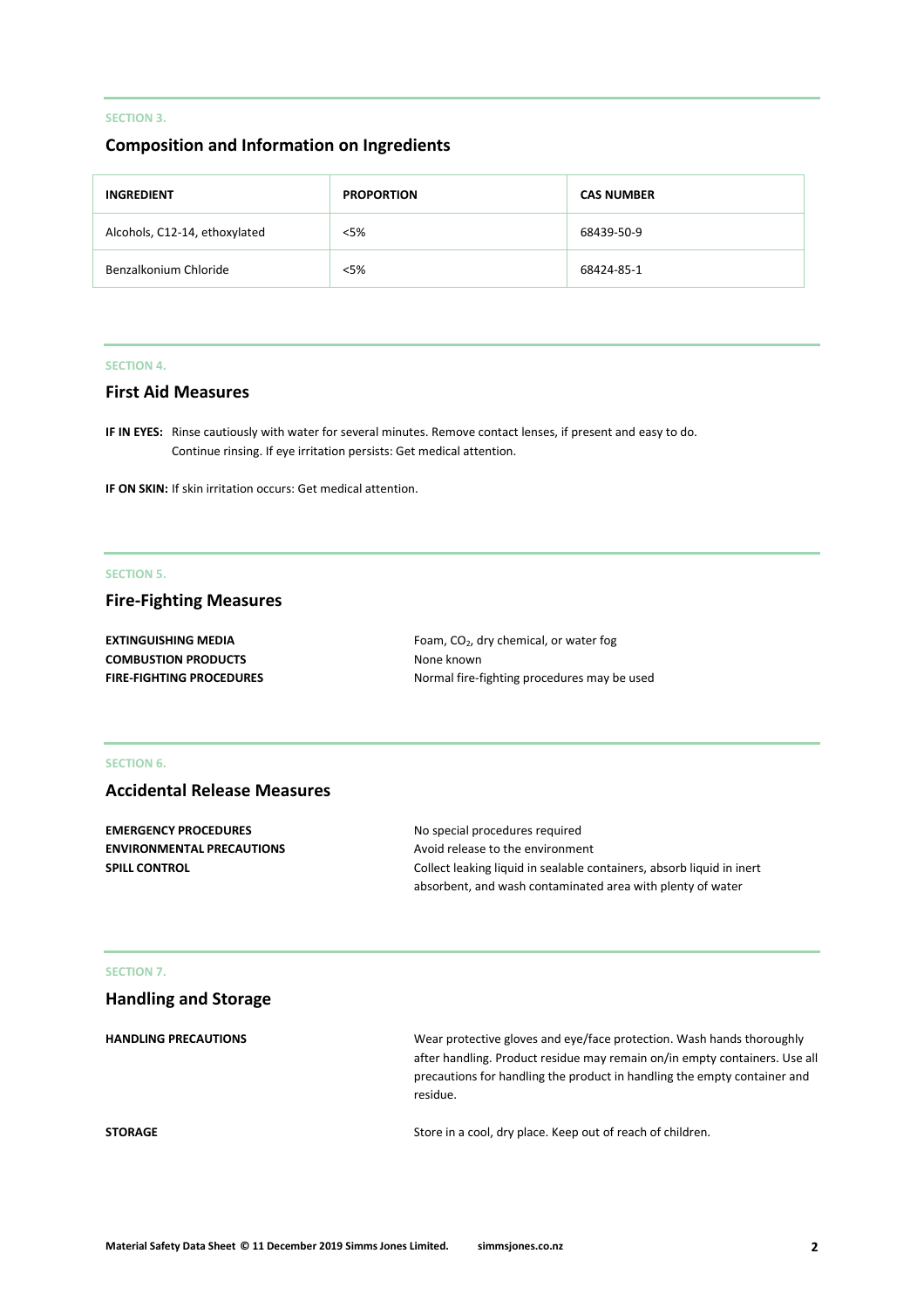## **SECTION 8.**

# **Exposure Controls/Personal Protection**

**RESPIRATORY PROTECTION** None required **PROTECTIVE GLOVES** Nitrile rubber **EYE PROTECTION** Splash-proof goggles

**EXPOSURE LIMITS EXPOSURE LIMITS No value assigned for this specific material by Worksafe ENGINEERING CONTROLS** Ensure ventilation is adequate. Keep containers closed.

#### **SECTION 9.**

# **Physical and Chemical Properties**

| <b>APPEARANCE</b>                       | Clear liquid           |
|-----------------------------------------|------------------------|
| <b>ODOUR</b>                            | Distinctive or         |
| <b>ODOUR THRESHOLD</b>                  | Not Available          |
| рH                                      | $5.5 - 8.5$            |
| <b>MELTING POINT/FREEZING POINT</b>     | $<$ 0 <sup>o</sup> $<$ |
| <b>INITIAL BOILING POINT</b>            | $>100$ <sup>o</sup> C  |
| <b>FLASH POINT</b>                      | Not Flammal            |
| <b>FLAMMABILITY</b>                     | Not Flammal            |
| <b>FLAMMABILITY OR EXPLOSIVE LIMITS</b> | Not Flammal            |
| <b>VAPOUR PRESSURE</b>                  | Not Determi            |
| <b>VAPOUR DENSITY</b>                   | Not Determi            |
| <b>RELATIVE DENSITY</b>                 | 1.0                    |
| <b>SOLUBILITY</b>                       | Completely r           |
| PARTITION CO-EFFICIENT: n-OCTANOL/WATER | Not Determi            |
| <b>AUTO-IGNITION TEMPERATURE</b>        | Not Applicab           |
| <b>DECOMPOSITION TEMPERATURE</b>        | Not Determi            |
| <b>KINEMATIC VISCOSITY</b>              | $8.9x10^{-7}m^2/s$     |
|                                         |                        |

**Clear liquid Distinctive odour Not Available Not Flammable Not Flammable Not Flammable Not Determined Not Determined** Completely miscible with water **Not Determined Not Applicable Not Determined** 

## **SECTION 10.**

# **Stability and Reactivity**

**STORAGE CONDITIONS** No special conditions required **INCOMPATIBLE SUBSTANCES** None known

**REACTIVITY REACTIVITY Not reactive with other chemicals or cleaners HAZARDOUS DECOMPOSITION PRODUCTS** Toxic organic vapours, amines, oxides of carbon and nitrogen, and hydrogen chloride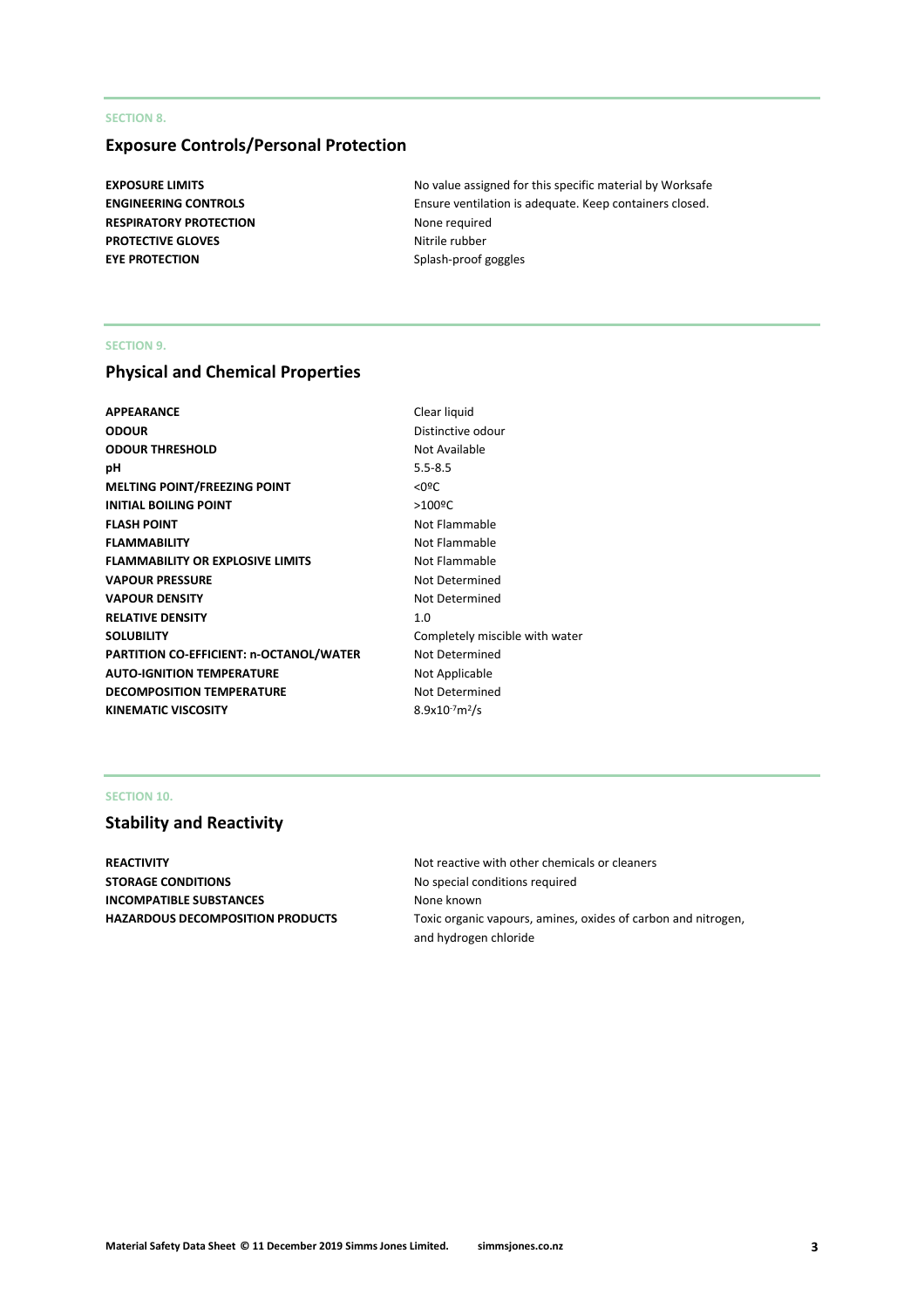## **SECTION 11.**

# **Toxicological Information**

**ACUTE TOXICITY** ACUTE **NO ACUTE TOXICITY SKIN CORROSION/IRRITATION** Causes mild skin irritation **SERIOUS EYE DAMAGE/IRRITATION** Causes eye irritation **RESPIRATORY OR SKIN SENSITISATION No sensitisation GERM CELL MUTAGENICITY** No data available **CARCINOGENICITY** Not carcinogenic **REPRODUCTIVE TOXICITY** No reproductive toxicity **SPECIFIC TARGET ORGAN TOXICITY -SINGLE EXPOSURE** No specific organ toxicity **-REPEATED EXPOSURE** No specific organ toxicity **ASPIRATION HAZARD** No aspiration hazard

**TOXICITY**

## **BENZALKONIUM CHLORIDE**

**ACUTE ORAL TOXICITY** STUDY: Rat, LD<sub>50</sub> VALUE: 344 mg/kg

**ACUTE DERMAL TOXICITY** STUDY: Rat, LD<sub>50</sub> VALUE: 3340 mg/kg

**EYE DAMAGE** STUDY: Rabbit, DOT method, 24 h RESULT: Corrosive

#### **SKIN DAMAGE** Causes skin burns

## **SENSITISATION**

STUDY: Guinea pig, Buehler test, OECD Test Guideline 406 RESULT: Not sensitising

#### **GENOTOXICITY IN VITRO**

STUDY: Salmonella typhimurium, Ames test, OECD 471 RESULT: Negative

STUDY: Human lymphocytes, Chromosome aberration test, OECD 473 RESULT: Negative

#### **DODECYL (C12) ALCOHOL ETHOXYLATE**

STUDY: Human skin, 6mg, 3 days RESULT: Moderate irritation SOURCE: Toxicology Review. EPA TSCA Chemical Inventory, 1989.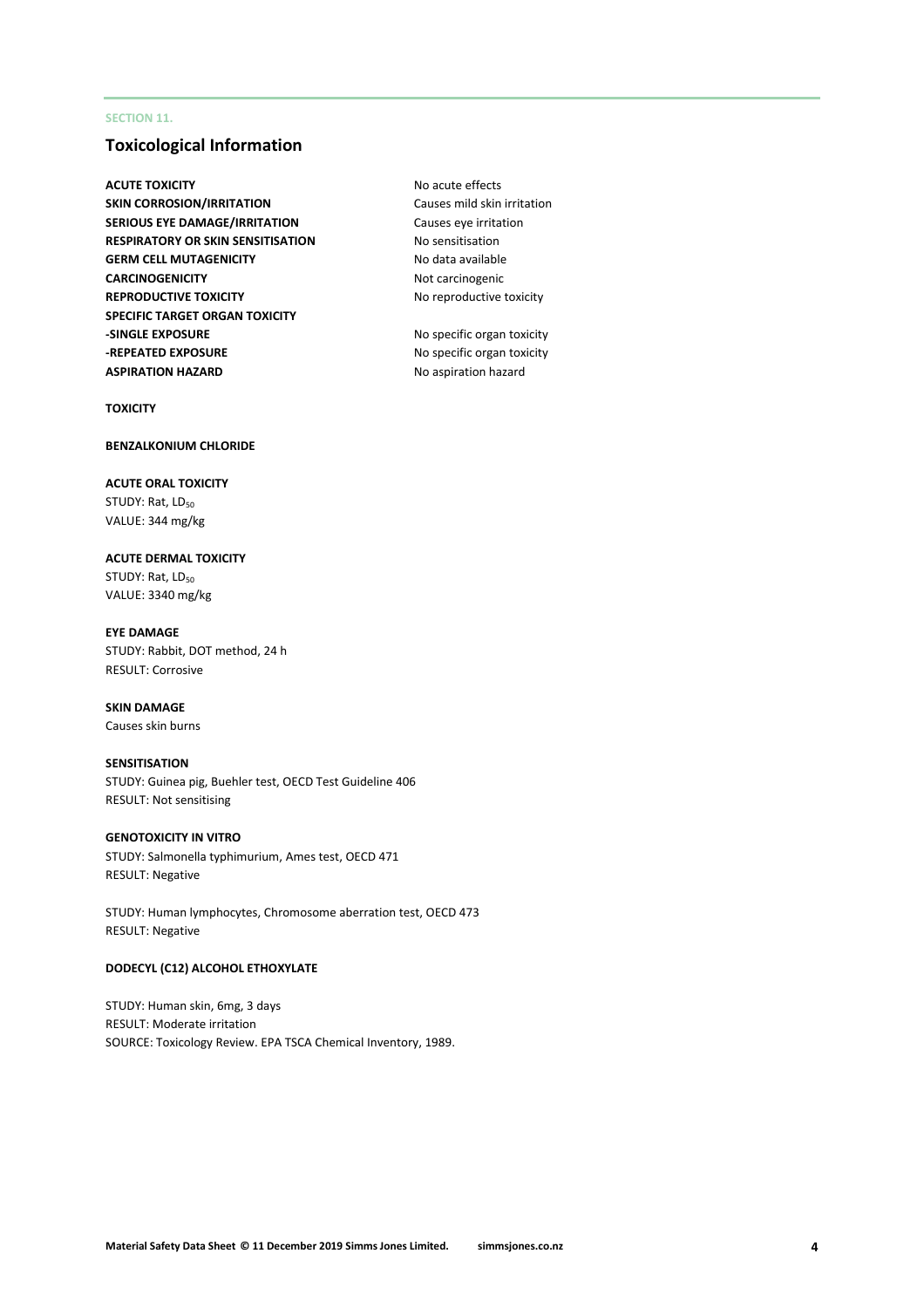## **SECTION 12.**

# **Ecological Information**

**BIODEGRABILITY** Not Biodegradable **BIOACCUMULATIVE POTENTIAL** Not Bioaccumulative **MOBILITY IN SOIL** MOBILITY IN SOIL

## **BIODEGRADABILITY BENZALKONIUM CHLORIDE**

STUDY: OECD Confirmatory Test VALUE: >90% STUDY: CO<sub>2</sub> evolution VALUE: 95.5% STUDY: OECD 301 B RESULT: Readily biodegradable

#### **ECOTOXICTY**

#### **BENZALKONIUM CHLORIDE**

STUDY: Rainbow trout (Oncorhyncus mykiss), 96 h, LC<sub>50</sub> VALUE: 0.93 mg/L STUDY: Fathead minnow (Pimephales promelas), 96 h, LC<sub>50</sub> VALUE: 0.28 mg/L STUDY: Water flea (Daphnia magna), 48 h, EC<sub>50</sub> VALUE: 0.016 mg/L STUDY: Green algae (Pseudokirchneriella subcapitata), 72 h, ErC<sub>50</sub> VALUE: 0.049 mg/L STUDY: Activated sludge, respiration inhibition, 3 h, EC<sub>50</sub> VALUE: 7.75 mg/L

#### **ALCOHOLS, C12-C14, ETHOXYLATED**

CLASSIFICATION: 9.1A REMARK: Classification based on company data supporting this classification R PHRASE: R50 Very toxic to aquatic organisms

#### **SECTION 13.**

# **Disposal Considerations**

**DISPOSAL** DISPOSAL **DISPOSAL Triple rinse empty container before offering for recycling or disposal** 

#### **SECTION 14.**

# **Transportation Information**

**SHIPPING NAME** Disinfectant Cleaner **DANGEROUS GOODS CLASS** Not Hazardous for transport **UN PACKING GROUP** Not Hazardous for transport

**UN NUMBER** Not Hazardous for transport **ENVIRONMENTAL HAZARDS** Harmful to aquatic organisms with long lasting effects **SPECIAL PRECAUTIONS** No special precautions required